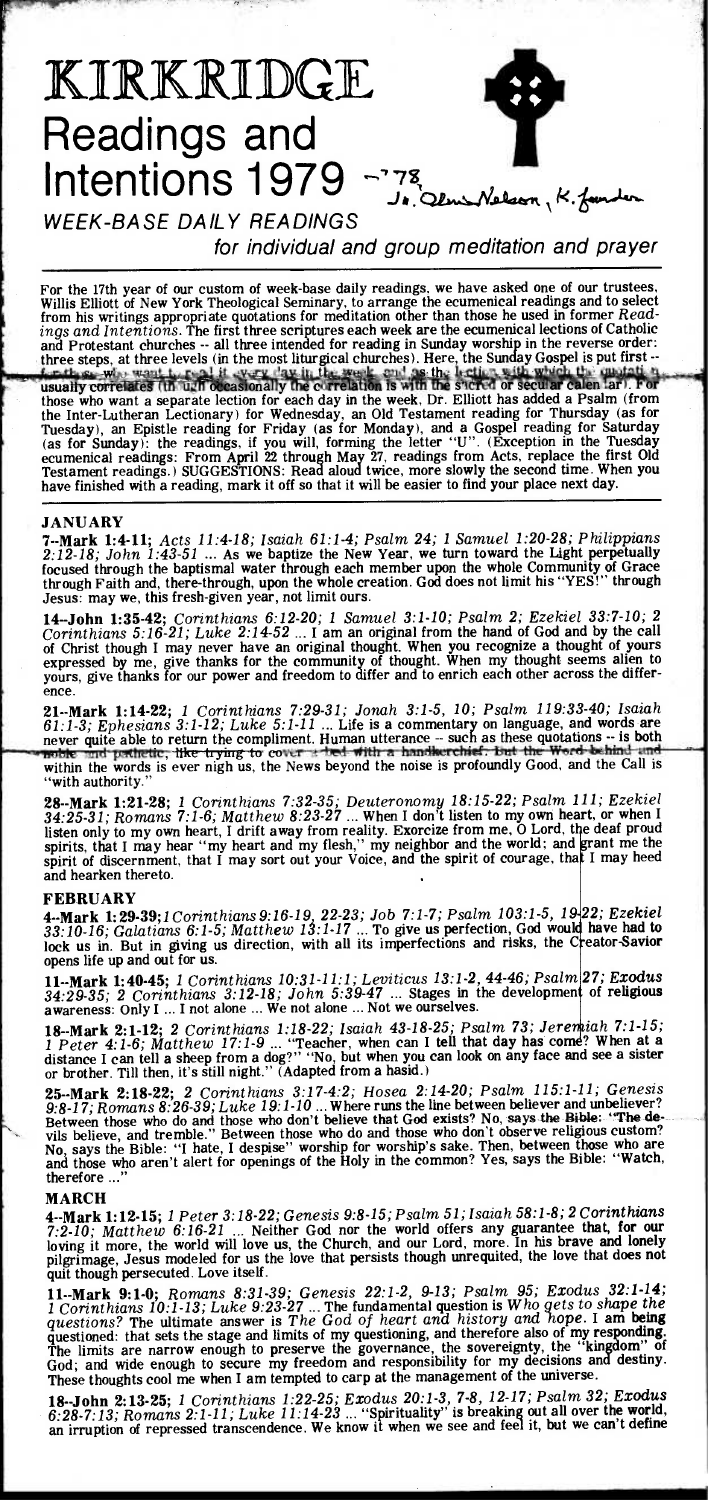it. It can't be mysticized or politicized, molded or pressured to our will. It appears, and we say *More than we are is here, inviting us to become more than we have been.* 

**25--John 3:14-21;** *Ephesians 2:1-10; 2 Chronicles 36:14-21; Psalm 15; 1 Samuel* **24;**  *1 John 4:13-21; Luke 11:24-34 ...* As sin is individual, collective, and structural so must justice be. Justice for the good earth which fits us in spite of our sinful misfittings. Justice for oppressors, that they may cease enjoying the fruits of oppression. Justice for the oppressed, that they may find appropriate ways to make themselves seen and felt, crying out to God and the world for opportunity and dignity. "For God so loved the world ..."

# **APRIL**

**1--John 12:20-33;** *Hebrews 5:7-10; Jeremiah 31:31-34; Psalm 3; Jeremiah 23:1-8; I Peter 2:19-25; Matthew 9:27-37 ...* My freedom, when claimed, logically commits me to **be**  an ally of the freedom of all human beings. To fail to affirm and live this commitment is to fail to understand my freedom - and therefore to fail to be free from the demands of my ego, lusts, and greeds. Free from this commitment, I am not free from the contract with life and for the covenant with the future. My soul needs questions, but my sinful self prefers answers. Lord, help me to question my answers, and the world, in the light of Jesus, who is your "Yes!" to all questions that reopen sin-closed lives and all answers that call forth integrity, justice, and love.

**8--Mark 11:1-11;** *Hebrews 12:1-6; Zechariah 9:9-12; Psalm 130; Exodus 5:1-9; Romans 8:18-25; Matthew 11:25-30 ...* Our humanity wilts or flowers in those moments when we are up against some looming reality we don't know what to make of. Rama returns with strange premonitions. Moses is quizzical before the burning bush. Buddha's fellow-princes, eyebrows lifted and foreheads furrowed over trying to make him out. Socrates, the night before his execution, deciding, to the consternation of his friends, not to accept the offer to escape. Mohammed frightened at the thought of preaching what Allah said to him in the cave. Pilate, who thought Jesus was standing before him, standing before Jesus. And Jesus on the cross, not knowing what to make of what was happening to him, but knowing whom to trust.

**15--Mark 16:1-8;** *I Peter 1:3-9; Isaiah 25:6-9; Psalm 118:14-17; Exodus 14:10-18; 1 Corinthians 15:1-11; Luke 24:13-35 ...* Love is an exchange of vulnerabilities. To live life guarded against wounds insures against love and against life, but not against wounds. The old gods of earth and sky are said to live beyond our power to wound them. But the God of the Bible loves us, is wounded by our disobedience and betrayal, and lives beyond our wounding. The word for God's life beyond our wounding, and for us, is "Resurrection."

**22--Matthew 28:11-20;** *1 John 5:1-6; Acts 4:32-35; Psalm 93; Genesis 32:22-32; 1 Corinthians 15:20-28; John 21:1-14 ...* Any body is a fleeting thing. But something does not flee. Something abides. Authentic religion is about that something that successfully defies transitoriness, invites participation, and so converts anybody into somebody, a herald of the Eternal Gospel.

**29.-Luke 24:35-49;** 1 John 2-1-6; Acts 3:13-15, 17-19;  $Psalm$  23; Ezekiel 17:22-24; 1 Corinthians 15:35-50; John 15:1-17 ... Reform is changing the answers; revolution is changing the questions. Some of the world's questi better answers. Lord, the courage to look for them and act on them! Some of the world's questions -- and some of mine -- need replacement. Lord, grant whatever it will take!

### **MAY**

**6--John 10:11-18;** *1 John 3:1-3; Acts 4:8-12; Psalm 36:5-9; Hosea 6:1-6; 1 Peter 1:3-9;*  John 12:35-50 ... There's never any time off from the business of being and becoming human,<br>and no chance to maintain and enhance my humanity if I don't take time off – daily, weekly,<br>periodically as may be necessary to t

13-John 15:1-8; 1 John 3:18-24; Acts 9:26-31; Psalm 119:1-16; Deuteronomy 6:1-9; Colossians 3:12-4:1; Matthew 8:5-17 ... To love is to have one's full humanity called forth at one's own bidding, and to call forth the full ing. Less than this is only the way of good but ephemeral happiness, springing up **quickly** in shallow soil and as quickly dying. "My *joy* I would give unto you."

**20.-John 15:9-17;** 1 John 4:1-7; Acts 10:34-48; Psalm 67; Daniel 7:9-14; Ephesians 1:15-23; Mark 14:55-62 ... Human life is capable of the dignity of trust and the joy of love, and Lean prove it. By the grace of God I ca this truth irrefutable: the world is capable of the dignity of trust and the joy of love. The world is destined to dignity and joy. Less than this is unworthy of the God who made and redeems the world.

**27--John 17:11-19;** *1 John 4:11-16; Acts 1:15-17, 21-26; Psalm 110; Joshua 4:1-7;*  Revelation 7:9-17; John 5:19-29 ... Suppose -- instead of viewing prayer as paying special attention to God -- we view attention as itself prayer. In this case, what does "prayer" mean? It means the outreach of consciousness, of intentional awareness, toward what threatens our peace and promises the satisfying of our yearings. Far from being a mindless exercise, true prayer is the fountain of philosophy, vision, and life.

# **JUNE**

3-John 16:5-15; Acts 2:1-13; Joes 2:28-32; Psalm 29; Genesis 12:1-9; 1 Corinthians 12:1-13; Luke 11:9-13 ... Jesus challenges the sustaining rhythms of life wherever they have become captive to mere comfort and garrisoned

**10--John 3:1-8;** *Romans 8:12-17; Isaiah 6:1-8; Psalm 97; Ezekiel 1:15-22; Ephesians 1:3-14; John 4:7-26 ...* For many now, "Mother Nature" has replaced the Bible's Father-Mother God. Here are some of the consequences of this loss of the biblical vision of the world as<br>creation: (1) Personality tends to collapse back into nature, indivivality into biology; (2) The<br>adjactives "natural" and te adjectives "natural" and "divine" become synonyms, so that doing the divine will is identical with doing what comes naturally; (3) Revelation collapses into guidance, guidance into self-<br>mudning guidance, self-guidance into consulting one's feelings, consulting one's feelings into solipsism and <br>narcissism. While we have done wrong to neglect, flee <u>from</u>, waste, and pollute nature, - including our own bodies -- and to overstress the individual over against nature and society, we shall not rectify the wrong merely by fleeing to nature from the Spirit. For birth is to be both, "baptized by water and Spirit."

**17--Mark 2: 23-3: 6;** *2 Corinthians 4:6-11; Deuteronomy 5:12-15; Psalm 135:1-6; Exodus 3:1-15; Romans 6:1-11; John 6:41-51 ... While wounds are victories over skin, scars are victories over wounds "Come let us as are the* victories over wounds. "Come, let us go up to the house of the Lord, for he has wounded, and he will heal us!"

**24. Mark 3:20.35;** 2 Corinthians 4:13-5:1; Genesis 3:9-15; Psalm 105:1-22; Genesis 17:15-21; 1 Corinthians 1:26-31; Luke 16:19-31 ... When I was a child, I was a child. When I became an adolescent, I put away childish thi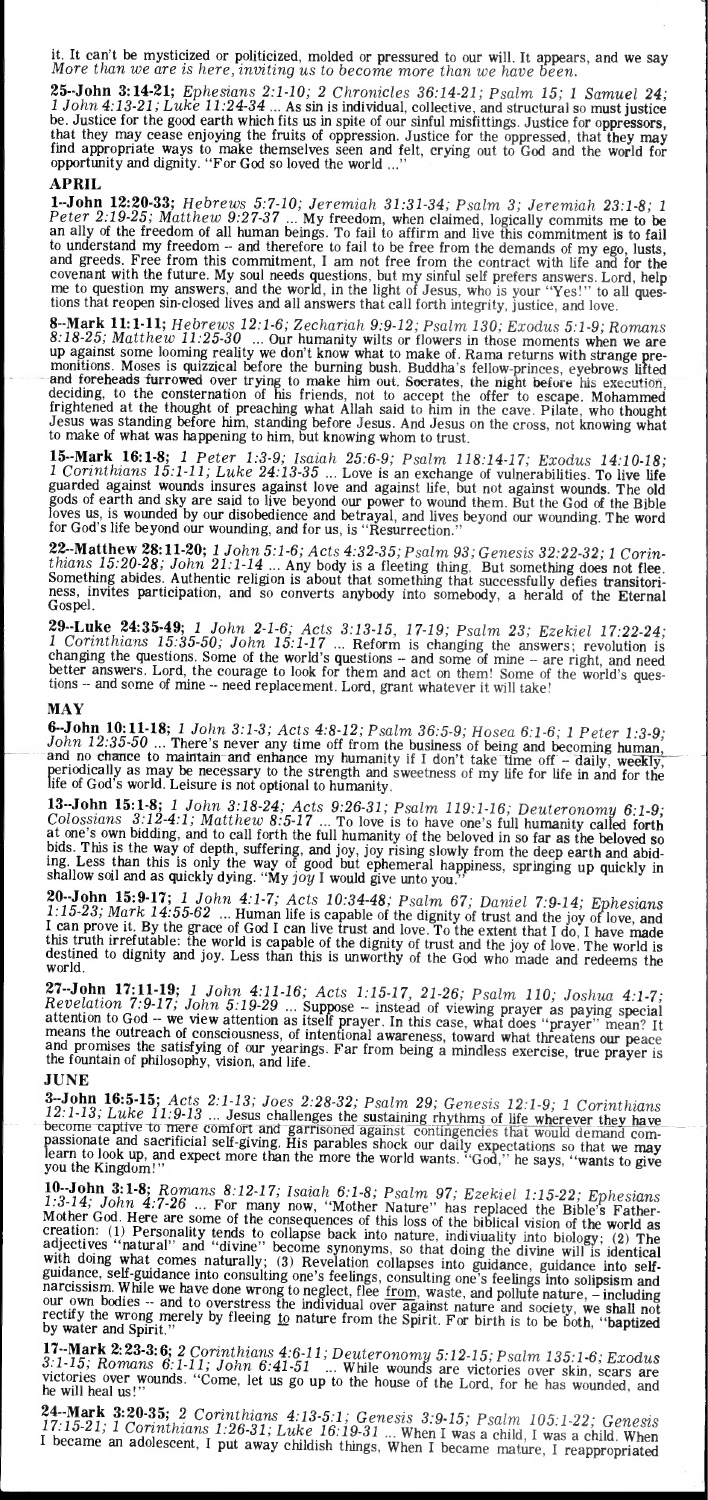what the adoleseent was not wise to have put away. Lord, when I am old, grant me to enjoy all the stages together, and to have occasions to share gently, sensitively, what you have taught me along the long way.

## **JULY**

**1--Mark 4:26-34;** *2 Corinthians 5:6-10; Ezekiel 17:22-24; Psalm 106:6-23; Deuteronomy 26:1-11; Acts 10:34-48; Matthew 5:17-26 ...* I am a Christian. This means that while I honor and give thanks for many names, one name is central for me in history, in my heart here and now, and in hope -- the name of the one who spoke parables of what is and is not yet, what should<br>be and shall be. When at the Beautiful Gate this pilgrim is asked In whose name have you<br>come? I shall not hesitate to say

8-Mark 4:35-41; 2 Corinthians 5:16-21; Job 38:1-11; Psalm 62; Exodus 32:15-29; Acts 2:22-42; John 6:53-69 ... Religion sustains the image of God; philosophy sustains the idea of God, an awareness born of the convergence o fronts our whole being, "bringing every image and idea captive to Christ" in unity, peace, joy, and power over the storms.

**15--Mark 5:21-43;** *2 Corinthians 8:7-15; Gensis 4:3-10; Psalm 31:1-8; Joshua 1:1-9;*  Acts 9:1-18; John 8:31-38 ... On this old earth, no generative thinking gets done, and no life-<br>changing action, that does not well up from within a great pain.

22-Mark 6:1-6; 2 Corinthians 12:7-10; Ezekiel-2:1-5; Psalm 53; Deuteronomy 8:1-18; Romans 3:9-20; Matthew 23:23-39 ... If we live only the answers, we become rigid and rigorous resisters of God's presence in the present a to live, day by day, with the daily bread of dialog between questions old and new and answers old and new.

**29--Mark 6:7-13;** *Ephesians 1:3-10; Amos 7:12-17; Psalm 91; Deuteronomy 4:25-31; I* Corinthians 1:4-9; Luke 15:11-31 ... "God" is a word needed by atheists to say what they're against. Do we need it to say what we're for?

### **AUGUST**

**5--Mark 6:30-34;** *Ephesians 2:11-18; Jeremiah 23:1-6; Psalm 38; Isaiah 31:1-3; Romans 9:14-26; Matthew 20:1-16 ...* Jesus is a partygoer, telling stories of troubles that end in parties, including history itself, which ends with 'the messianic banquet," "the marriage feast of the Lamb." Therefore, "sin" is anything that delays the party. "Shalom" is the party's name, and the party is for everybody and everything God has made -- for it's God's party. Lord, forgive my delaying it, and help me get "all things ready"!

**12--John 6:1-15;** *Ephesians 4:1-6, 11-16; 2 Kings 4:42-44; Psalm 119:105-112; Deuteronomy 6:1-9; Romans 13:8-10; Matthew 7:21-27 ...* There is a Will to solidarity which, instead of defying differences, incorporates and illumines them, and does so with tranquil spirit, without dissimulation and doubt; for it knows that while the first word may be threat and the second word fear, the last word is, forevermore, love.

**19--John 6:24-35;** *Ephesians 4:17-24; Exodus 16:2-4, 12; Psalm 72:1-14; 1 Samuel 16:1-13; 1 Peter 2:11-17; Luke 19:41-44 ...* Think of the magic and grace that by opening certain books we can make contact with great souls and minds anytime anywhere! Exercise the privilege daily, giving thanks without ceasing. Study to know whi your own reach, and when you are ready for and need what. And, underneath the Niagara Falls of paper, cultivate the art of knowing what not to read. <mark>່</mark>ງດ

**26--John 6:41-51;** *Ephesians 4:30-5:2; 1 Kings 19:4-8; Psalm 52; 1 Kings* 22:1-22; *Acts 16:16-24; Matthew 21:33-46 ...* For these things, thanks: for the joy of my inner life of exploration, the play of images, ideas, surmises, the welling up of wildness toward a glimpsed Mystery that fills me with awe and fascination; for the excited anticipation of sharing these riches with others; and for access to resources for keeping the exploring and sharing going -especially for great spirits who have gone before me, supremely Jesus, who is also with me and ahead of me.

# **SEPTEMBER**

**2--John 6:51-59;** *Ephesians 5:15-20; Proverbs 9:1-6; Psalm 82; Ecclesiastes 2:18-26; Ephesians 2:1-10; John 5:1-17 ...* Faithful attention to particulars opens us up for the blessings of the universal and the eternal. Moses stayed with it long enough to discover that it wasn't just any burning bush. Often in strange ways, Jesus appears to those who "pay attention to his words" in the Communion of bread and wine, his body and blood. And his words always direct our particular body and blood to the universal good of creation and to the eternal glory.

**9--John 6:60-69;** *Ephesians 5:21-33; Joshua 24:14-18; Psalm 15; Exodus 23:1-12; 1 Corinthians 13: Luke 10:25-37 ...* Each human brain produces twenty watts of energy. How I use mine, what I illumine, says who I am and what I am becoming, in darkness and light. "Lift up the light of thy countenance upon me, 0 Lord!" "Awake, sleeper, and Christ will illumine you!

**16--Mark 7:1-8, 14-15, 21-23;** *James 1:19-25; Deuteronomy 4:1-8; Psalm 127; Proverbs 4:1-9; Ephesians 5:21-6:4; Matthew 12:46-50 ...* Appealing for financial support, a listenersponsored radio station said, "We'll dry up if you don't water us." So also the soul, our inner life, when a neglected planting of the Lord. But to plants and souls, too much watering is as killing as too little: the inner life is meant to lead to compassionate and intelligent action in the world.

**23--Mark 7:31-37;** *James 2:1-5; Isaiah 35:4-7; Psalm 104:14-24; Nehemiah 4; 2 Thessalonians 3:6-13; Matthew 25:14-30* If, as I believe, all things are wonders, then when I come across something that doesn't seem wonderful **I** should worry about myself. The springs of wonder are always underneath, in the depths of everything, everyday, every event, every person, every relationship. Underneath and above. Within and around.

**30--Mark 8:27-35;** *James 2:14-18; Isaiah 50:4-9; Psalm 112; 1 Chronicles 29:1-9; 2 Corinthians 8:1-9; Luke 12:13-21 ...* Faith is plausible to the mind if, in this suffering world, God is credible to the heart. One God is credible to the heart -- the God who suffers for, by, with, and through us. The Cross is this God's sign.

### **OCTOBER**

**7--Mark 9:30-37;** *James 3:13-4:3; Jeremiah 11:18-20; Psalm 113; 2 Chronicles 30:1-9; Ephesians 2:11-22; John 15:12-27 ...* Christian action opens me to grace from God and crucifixion from the world. No wonder so much ambivalence, such wide swings between faithfulness and betrayal -- a condition passing over into hypocrisy only if, rejecting the tension, I rationalize my inconstancy and inconsistent behavior. Lord, may I grow in courage as well as in grace!

**14--Mark 9:38-48;** *James 5:1-6; Numbers 11:24-30; Psalm 150; Isaiah 45:18-23; Romans 10:11-17; Matthew 10:16-25 ...* To be worthy of the earth is not enough, but it is more than most manage. To be worthy of God is enough, and more manage it than many believe.